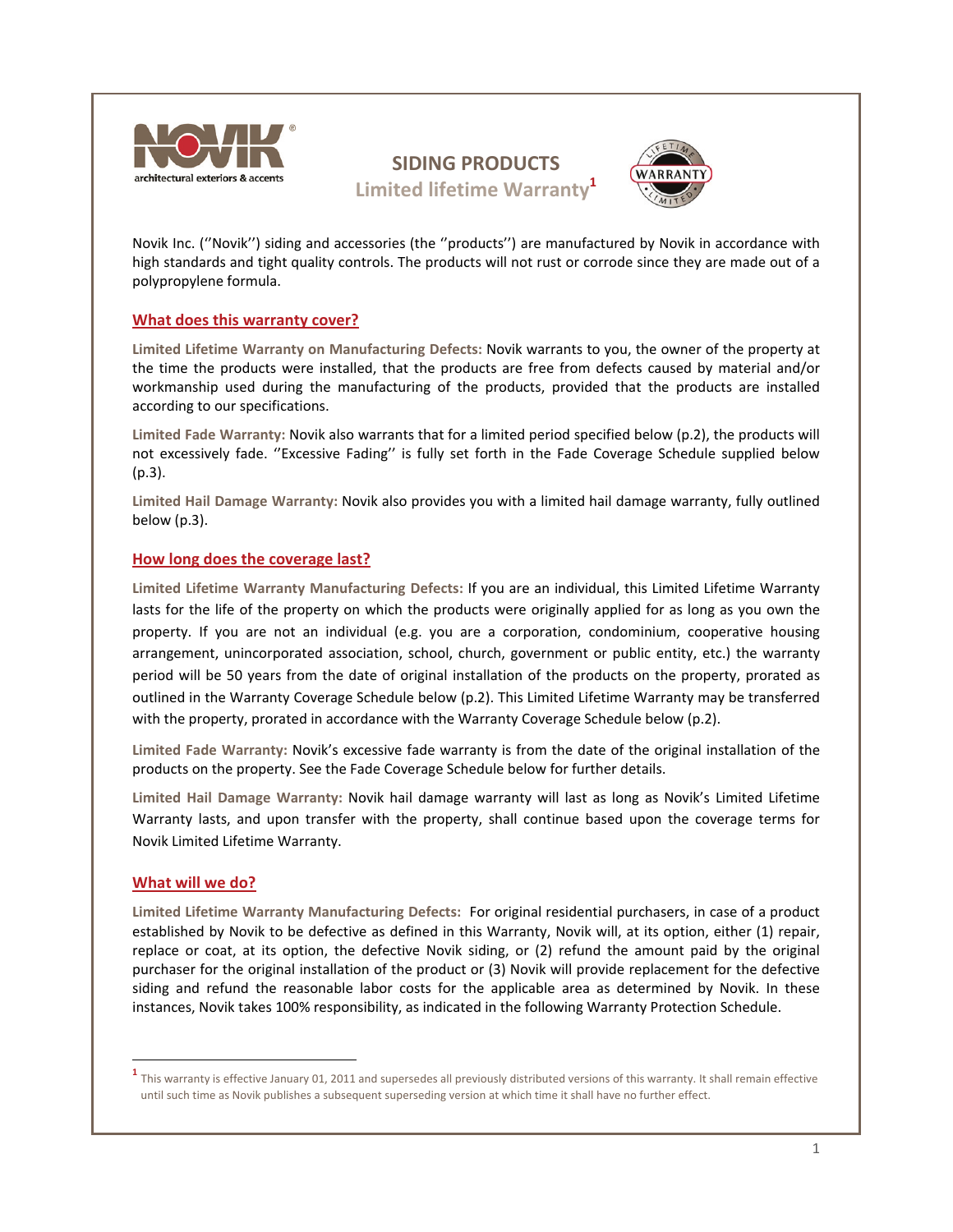For those other than original residential purchasers, in case of a product established by Novik to be defective as defined in this warranty, Novik will, at its option, either (1) repair or replace or coat the defective Novik siding, or (2) refund the amount paid by the original purchaser for the original installation of the product or (3) Novik will provide replacement for defective siding and refund the reasonable labor costs for the applicable area as determined by Novik in accordance with the following Warranty Protection Schedule:

# **Warranty Protection Schedule**

| Years After Original Purchase to Date of Claim<br>Portion of Novik Responsibility |  |  |
|-----------------------------------------------------------------------------------|--|--|
|-----------------------------------------------------------------------------------|--|--|

#### Original Residential Purchasers

| . Ownership of Property<br>During | 100% |
|-----------------------------------|------|
|-----------------------------------|------|

| $0 - 5$                       | 100 % |
|-------------------------------|-------|
| More than 5 but less than 7   | 90 %  |
| More than 7 but less than 8   | 80%   |
| More than 8 but less than 9   | 70 %  |
| More than 9 but less than 10  | 60 %  |
| More than 10 but less than 11 | 50 %  |
| More than 11 but less than 12 | 40%   |
| More than 12 but less than 13 | 30 %  |
| More than 13 but less than 14 | 20 %  |
| More than 14 but less than 50 | 10 %  |

#### Other Purchasers/Transferees

Our obligations under this Warranty will in no event exceed the purchase price of the originally installed products found to be defective and the cost of the labor involved in the original installation of such defective products. Any additional costs and expenses beyond these amounts are your sole responsibility.

#### **Limited Fade warranty**

Novik warrants its siding products against excess fade beyond normal weathering, subject to our examination of a siding sample and to you performing, at least every year as preventive maintenance, the cleaning as described under the "Care and Maintenance" section below. Novik will, at its option, either (1) repair or replace the defective Novik siding, or (2) refund the amount paid by the original purchaser for the original installation of the product, or (3) replace the defective siding and refund the reasonable labor costs for the applicable area as determined by Novik. The applicable reimbursement will be in accordance with the Fade Warranty Protection Schedule below. Our obligations under this Warranty will in no event exceed the purchase price of the originally installed products found to be defective and the cost of the labor involved in the original installation of such defective products. Any additional costs and expenses beyond these amounts are your sole responsibility.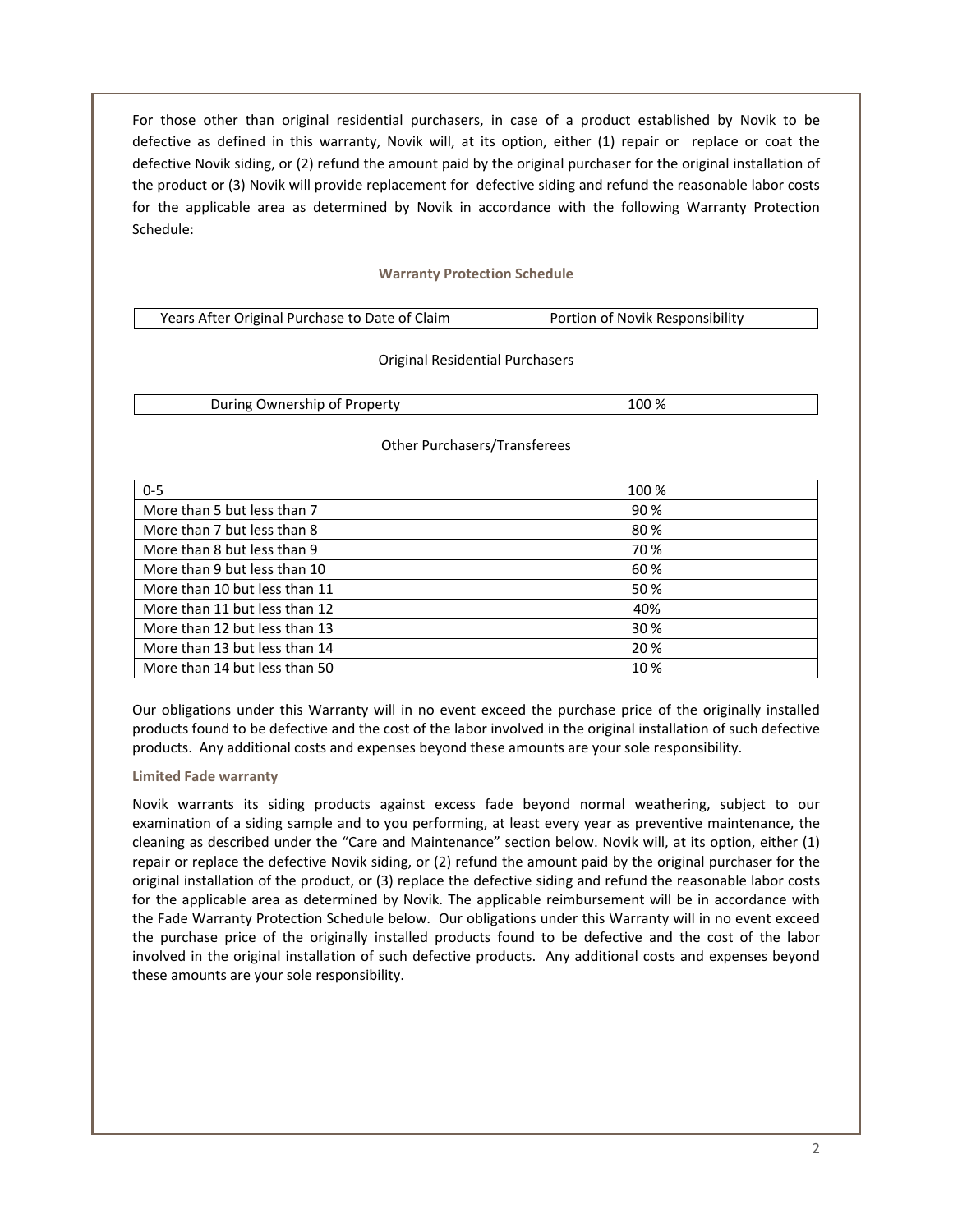# **Fade warranty protection schedule**

"Excessive Fading" is fading that is in excess of the Delta E Hunter unit measurement indicated in the following table for the product you have purchased. Novik reserves to itself the sole right to determine whether a product has suffered from excessive fading.

| Delta E of 4 Hunter units for 10 years from the date of original installation.<br>$\bullet$ |                          | <b>SOLID COLORS</b> |  |  |  |
|---------------------------------------------------------------------------------------------|--------------------------|---------------------|--|--|--|
|                                                                                             |                          |                     |  |  |  |
|                                                                                             | <b>VARIEGATED COLORS</b> |                     |  |  |  |

Delta E of 7 Hunter units for 7 years from the date of original installation.

|                | $0 - 4$          | 100 % |
|----------------|------------------|-------|
|                |                  | 80 %  |
| $6-10$ (solid) | 6-7 (variegated) | 60 %  |

#### \*The fade protection coverage is not transferable.

#### **"Care and Maintenance" – Your responsibility**

Novik's siding products are made of very durable building product material. Most of the time normal rain fall is sufficient to keep it clean. Nonetheless, the siding may become dirty and needs to be cleaned at least every year to remove dirt or mildew. Most of the time light soapy water and ordinary garden hose is sufficient. For more difficult stains use 1/3 cup of detergent (e.g. Tide), 2/3 cup of trisodium (e.g. Soilax) and 4 quarts of water. For mildew, substitute one quart of water for one quart of 5% sodium hydrochloride (e.g. Clorox). The use of power wash is prohibited.

**CAUTION:** Do not exceed the recommended concentrations of cleaners. To do so can cause damage to the products' surface. Avoid skin and eye contact with the solution, and in all cases follow manufacturer's instructions for the use of cleaning compounds and solutions. Avoid use of abrasive-type cleaners and strong solvents. Test any cleaner on an inconspicuous area before applying to major areas. To minimize streaking, always clean from the bottom to the top and follow with a rinsing of clean water. Excessive scrubbing is unnecessary, can be harmful to the products and may cause undesirable glossy areas over the finish.

**Limited Hail Damage:** It is your responsibility to pursue the cost of repair or replacement of damaged material through your homeowner's insurance or all other applicable insurance coverage. After you exhaust such coverage, if you have any product cost that you have incurred in the purchase of the product that is necessary to replace the product on your property which was damaged by hail, and these costs are in excess of your total insurance coverage (excluding your insurance deductible), we will refund you for that difference, up to the cost of replacement product for the damaged product. Any additional costs and expense beyond these amounts are your responsibility. We will have no responsibility for any costs associated with the labor required to remove, replace or install any product.

In the event of repair, replacement or refinishing under this Warranty, the Warranty applicable to the replacement material or to the repaired or refinished products will extend only for the time remaining under the original Warranty.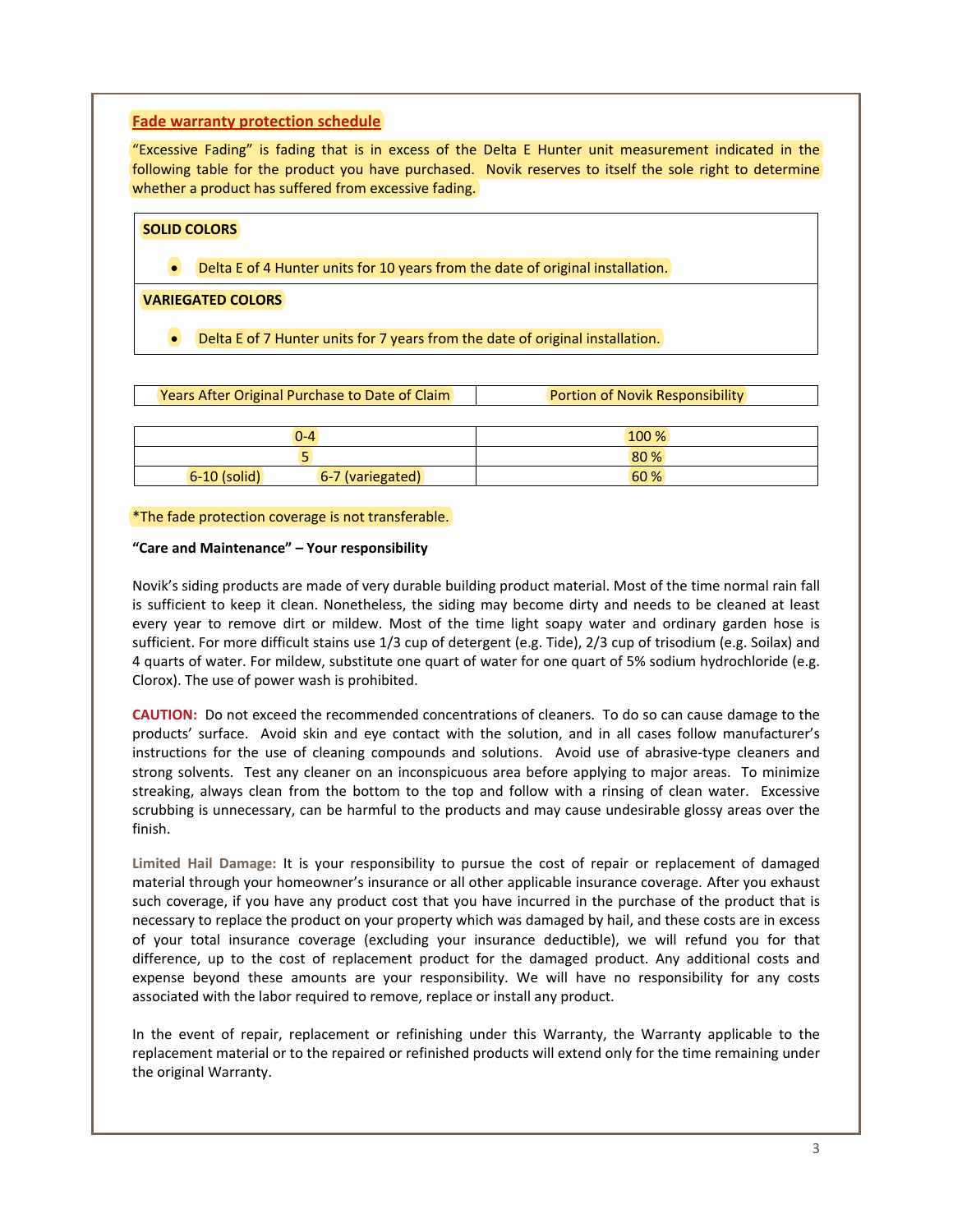If we elect to repair or replace product under this warranty, we will also cover the reasonable labour costs **for the applicable area, as determined by us.**

# **What doesn't this warranty cover?**

**This Warranty does not cover:**

- 1. Damage of any kind resulting from faulty or improper installation;
- 2. Normal weathering which is defined as damaging effects of sunlight and extremes of weather and atmosphere that may cause any colored surface to fade, chalk or become soiled or stained. Exposure to the elements will cause gradual, uniform change over time. The degree to which normal weathering occurs will vary depending on air quality, the buildings location and other local conditions over which we have no control;
- 3. Accidental damage;
- 4. Settlement;
- 5. Structural shrinkage or distortion of the property structure;
- 6. Distorted or melted siding due to an external heat source including but not limited to a barbecue grill, fire or reflection from windows, doors, or other objects;
- 7. Lightning, hurricane, tornado, windstorm, earthquake, or other acts of God;
- 8. Harmful chemicals (including harmful cleaning compounds and pesticides);
- 9. Fumes or vapors;
- 10. Damage caused by vegetation, insects, animals and organisms;
- 11. Airborne stains, mold and mildew accumulation;
- 12. Surface deterioration due to air pollution, windblown sand or salt and chemical accumulation;
- 13. Siding that has been power washed;
- 14. Misuse or abuse;
- 15. Vandalism;
- 16. Your failure (or the failure of subsequent property owners) to provide reasonable and necessary maintenance of the products (see "Care and Maintenance instructions");
- 17. Impact of foreign objects;
- 18. Products that have been painted or whose surface has been altered in any way without written authorization from Novik;
- 19. Uneven fading, colour change or ''striping'' of siding due to installation over dissimilar, inconsistent or inadequate sheathing or backer board;
- 20. Installation on a non‐vertical wall;
- 21. Vertical or diagonal installation on a wall;
- 22. Any other causes beyond our reasonable control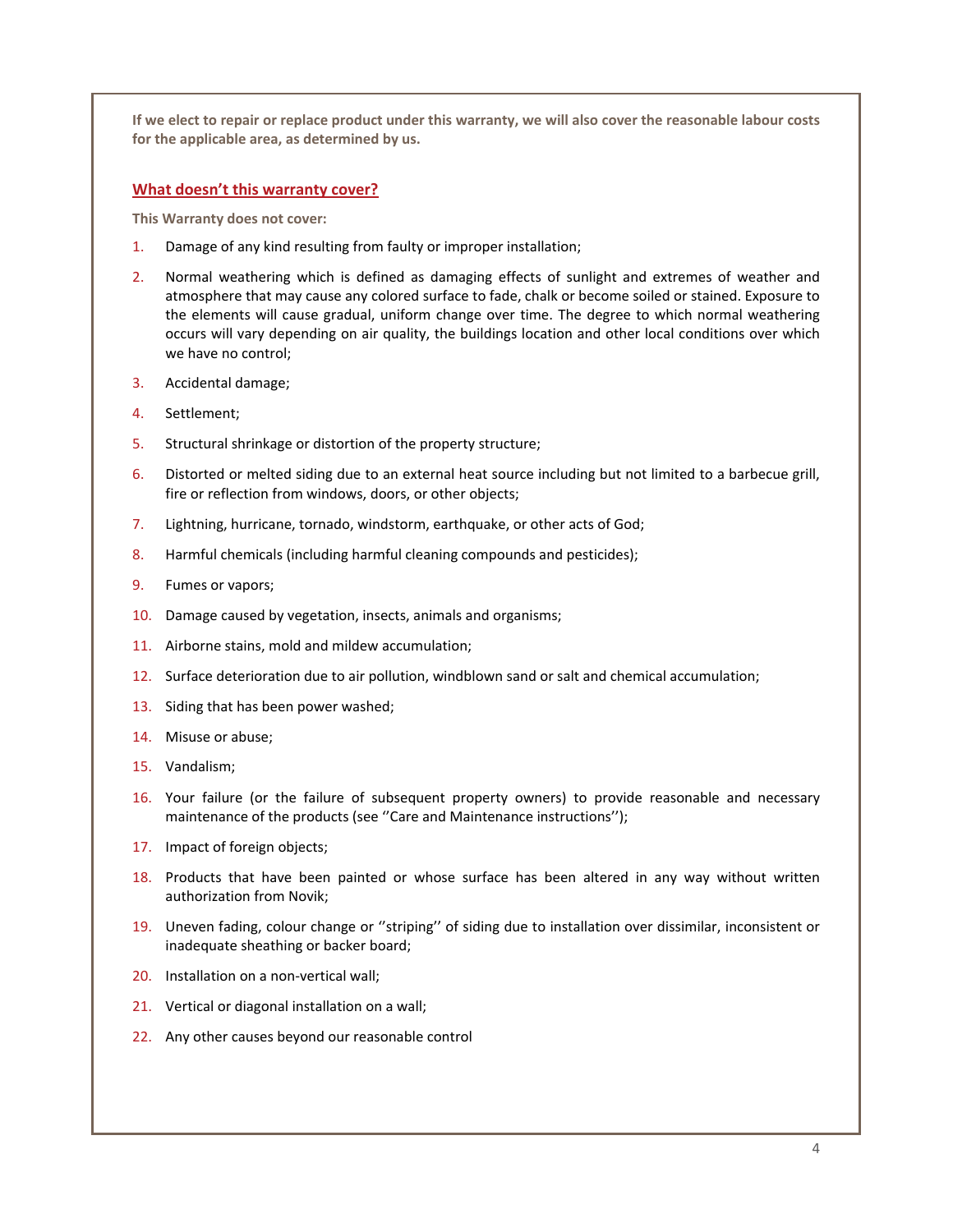# **Other limitations**

- 1. This Warranty covers only genuine Novik siding and accessories. It is your responsibility to verify that the siding and accessories installed are our products.
- 2. Due to normal weathering, replacement products may differ in gloss and color from products originally installed on the property.
- 3. We reserve the right to discontinue or change any design or color of any or our products at any time and without notice or liability. If, for any reason, products of the type originally installed are no longer available from us at the time you make a warranty claim, we may substitute another product determined by us to be of comparable quality and price.
- 4. There are no warranties on these products other than as set forth in this Warranty. We are not liable to you for a breach of any other written or oral express warranties, such as those, if any, given to you by dealers, contractors, applicators or distributors of the products.
- 5. WE EXCLUDE AND ARE NOT RESPONSIBLE FOR ANY CONSEQUENTIAL OR INCIDENTAL DAMAGE ARISING OUT OF ANY BREACH OF THIS EXPRESSED WARRANTY, OR ANY OTHER ORAL, WRITTEN OR IMPLIED WARRANTY THAT MAY APPLY TO YOUR PURCHASE, AS IT RELATES TO OUR PRODUCTS. THIS IS YOUR EXCLUSIVE WARRANTY AND IS IN LIEU OF ALL OTHER WARRANTIES, EXPRESS OR IMPLIED, INCLUDING BUT NOT LIMITED TO IMPLIED WARRANTIES OF MERCHANTABILITY AND FITNESS FOR A PARTICULAR PURPOSE.

This Warranty gives you specific legal rights. You may also have other rights which vary from state to state or from provinces to provinces. IF YOUR STATE OR PROVINCE DOES NOT ALLOW THE EXCLUSION OR LIMITATION OR INCIDENTAL OR CONSEQUENTIAL DAMAGES, THE ABOVE LIMITATION OR EXCLUSION MAY NOT APPLY TO YOU.

# **THESE DEFINITIONS APPLY TO THE TERMS USED:**

**Coverage** means the extent of our commitment to respond to any claim relating to the siding.

**First‐time Transferee** means the first individual, person or entity to which any interest of the initial purchaser in the building on which the siding is initially installed or in the siding itself is voluntarily or involuntarily conveyed, transferred or assigned, whether by gift, sale or operation of law, after the initial installation of the siding.

**Purchase and Installation Price** means the sum of (a) the total original cost of the siding that is defective or otherwise being replaced, plus (b) the total original cost of labor for the installation of siding that is defective or otherwise being replaced. If we cannot determine these amounts from original documents, we will compute the purchase and installation price using (i) our suggested retail price in effect at the time of the installation price using (ii) labor rates prevailing in the area where the building is located at the time of installation and (iii) an estimated installation time for the cost of labor.

**Residence** means regular or full‐time permanent lodging by a single family.

**Weathering** means changes caused by exposure to sunlight, rain, air pollution, variations in temperature and other atmospheric conditions.

**Weathers Unevenly or Uneven Weathering,** such as checker boarding, means uneven or non‐uniform change in color of contiguous elements of siding under uniform, even and equal exposure to sunlight, natural radiation, rain, natural variations in temperature or other atmosphere conditions.